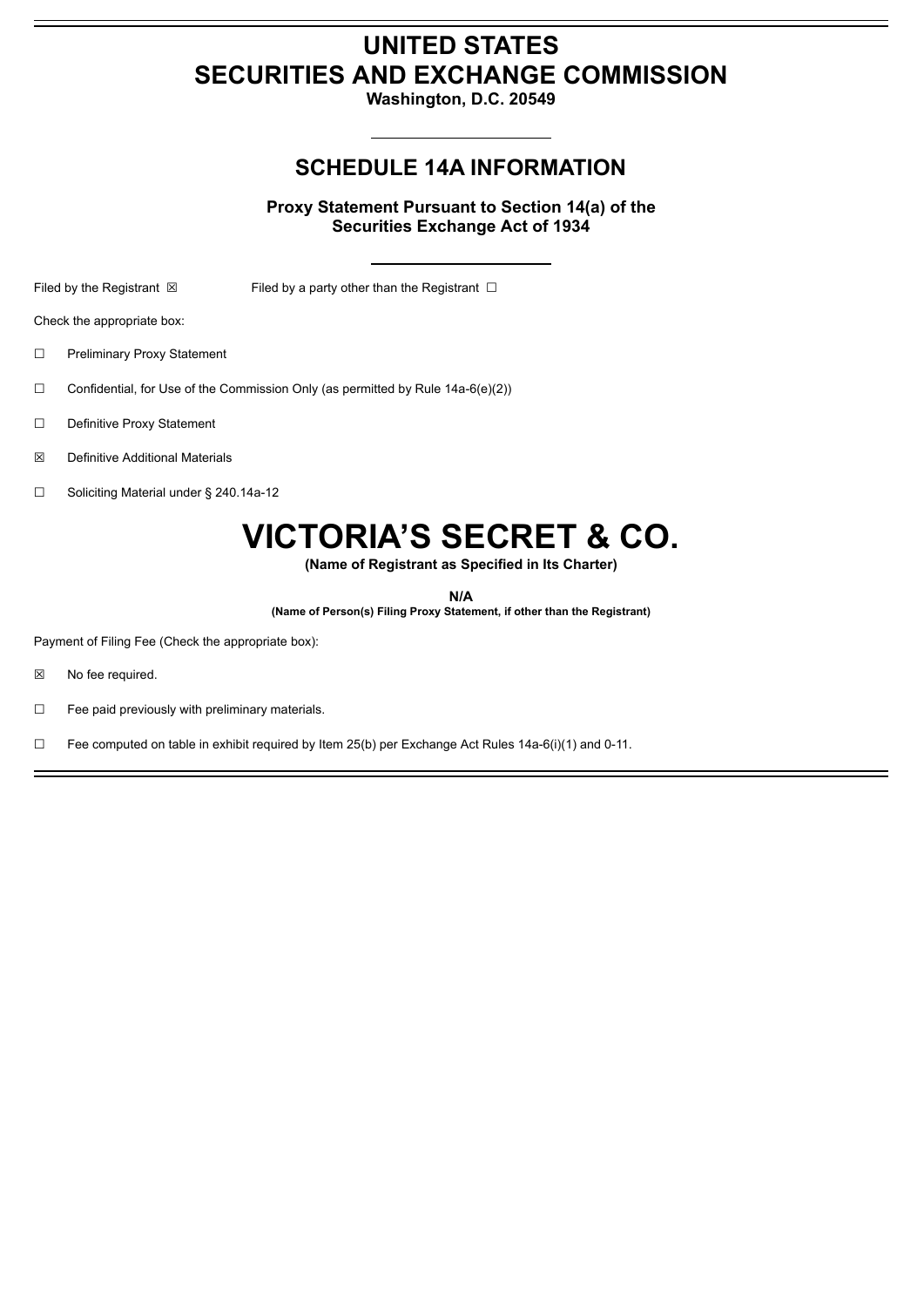# VICTORIA'S SECRET & CO.

P.O. BOX 8016, CARY, NC 27512-9903

#### **Victoria's Secret & Co. Important Notice Regarding the Availability of Proxy Materials**

**Stockholders Meeting to be held on May 27, 2022**

**For stockholders of record as of March 31, 2022**

**This communication presents only an overview of the more complete proxy materials that are available to you on the Internet including the Notice of Annual Meeting of** Stockholders, Proxy Statement, and Annual Report on Form 10-K. This is not a ballot.<br>You cannot use this notice to vote your shares. We encourage you to access and review<br>all of the important information contained in the p

To view the proxy materials and to obtain directions on how to register for and attend<br>the meeting, go to: www.proxydocs.com/VSCO

**To vote your proxy while visiting this site, you will need the 12 digit control number in the box below.**

Under United States Securities and Exchange Commission rules, proxy materials do not have to be delivered in paper. Proxy materials can be distributed by making them available on the Internet.

other requests, instructions OR other inquiries should be included with your e-mail requesting material.



When requesting via the Internet or telephone you will need the 12 digit control number located in the shaded box above.

**Victoria's Secret & Co.**

**Meeting Type:** Annual Meeting of Stockholders **Date**: Friday, May 27, 2022 **Time**: 8:30 AM, Eastern Time Place: Annual Meeting to be held live via the Internet - please visit

www.proxydocs.com/VSCO for more details

**You must register to attend the meeting online and participate at www.proxydocs.com/VSCO**

**SEE REVERSE FOR FULL AGENDA**